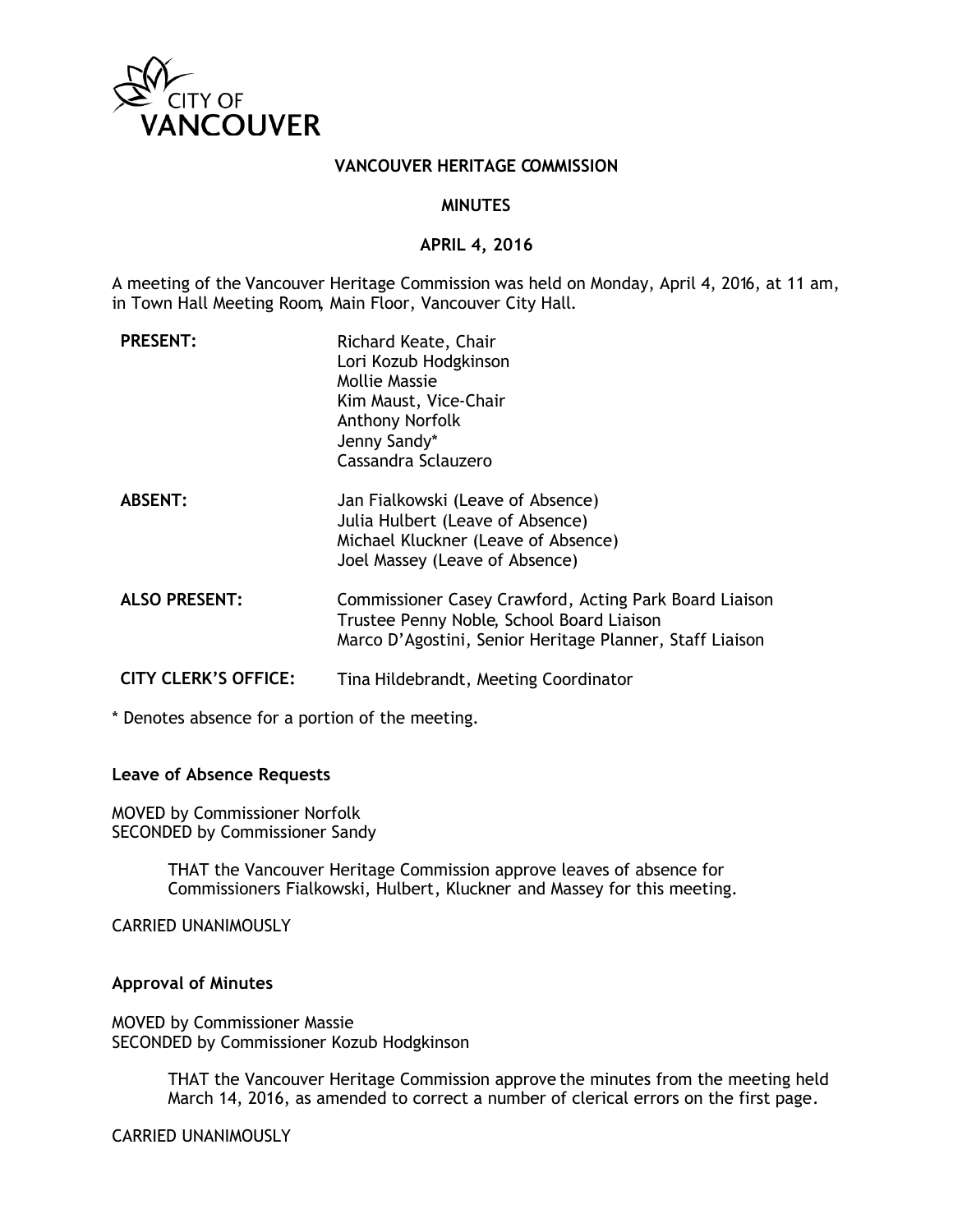## **1. Business Arising from the Minutes**

None

- **2. Conservation Review**
- **(a) 1380-1382 Hornby Street Rezoning Application Leslie House A (M) (H) (I)**
- **Issues:** Relocation of the existing heritage building within the development site, as a part of the conservation strategy; and Support for the Conservation Plan as presented.
- **Applicant:** Michael Burak, Grosvenor Martin Bruckner, IBI Group Maxime-Alexis Frappier, ACDF Architecture Robert Lemon, Robert Lemon Architect Inc. **Staff:** Paul Cheng, Development Planner Zlatan Jankovic, Heritage Planner

Staff and the applicants reviewed the application and responded to questions.

MOVED by Commissioner Norfolk SECONDED by Commissioner Maust

> THAT the Vancouver Heritage Commission reserves its support for the Rezoning Application for 1380 -1382 Hornby Street, including reservation of support for the relocation, and restoration of the Leslie House noting the following:

• while the Commission acknowledges careful consideration that has been given to the relocation of the Leslie House, including the rationale for facing the Leslie House to a prominent Pacific Boulevard front location, the Commission requests that the application be brought back once the full Rezoning Application is resolved, including the analysis of the Community Amenity Contribution package and after further consideration is given to relocating the Lesley House to the lot east of the lane;

FURTHER THAT while the Commission acknowledges the heritage rationale for the simple, quiet, straightforward design approach presented for the proposed adjacent tower, the Commission encourages further design development to ensure that the tower is modern and distinguishable;

FURTHER THAT the Commission supports the conservation plan subject to the document being corrected for accuracy;

FURTHER THAT the Commission support the concept of including a reference to an addition that was present in 1897; and

FURTHER THAT the Commission requests that the application be brought back at the development permit stage with additional details concerning the conservation of the interior elements of the Leslie House.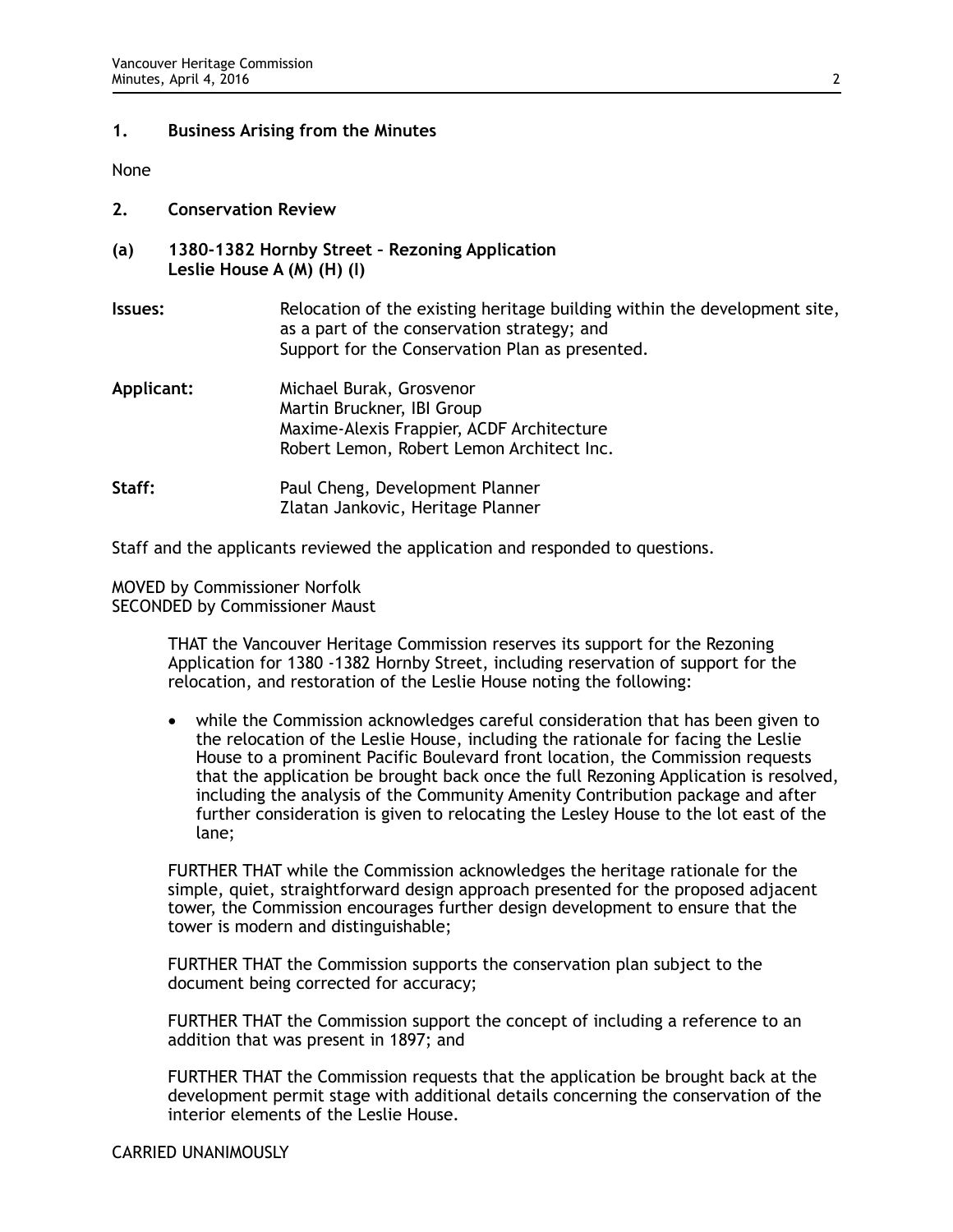*\* \* \* \* \**

*The Commission recessed at 12:21 pm and reconvened at 12:36 pm.*

*\* \* \* \* \**

## **3. Statement of Significance and Vancouver Heritage Register Subcommittee Report**

**Staff:** Hugh McLean, Heritage Planning Analyst

Staff reviewed the report from the Statement of Significance and Vancouver Heritage Register Subcommittee meeting of March 3, 2016, and responded to questions.

MOVED by Commissioner Norfolk SECONDED by Commissioner Massie

- A. THAT the Vancouver Heritage Commission supports adding the following building to the Vancouver Heritage Register as an A-listing:
	- 6825 West Boulevard Twiss Residence.
- B. THAT the Vancouver Heritage Commission supports adding the following building to the Vancouver Heritage Register as a B-listing:
	- 1949 Nanton Avenue Westlake Residence.
- C. THAT the Vancouver Heritage Commission requests that the Statements of Significance for the following buildings be referred back to the consultants for revisions and, where necessary, to complete revisions to the Vancouver Heritage Register Evaluations:
	- 6825 West Boulevard Twiss Residence;
	- 1949 Nanton Avenue Westlake Residence; and
	- 90 Alexander Street City Hotel.

CARRIED UNANIMOUSLY

(Commissioner Sandy absent for the vote)

**4. New Business**

## **a) Vancouver School Board Updates**

Trustee Penny Noble provided an update on the following:

- Yellow School House at General Gordon Elementary;
	- o Expressions of Interest for retention proposals closes April 20, 2016; and
- Long Range Facilities Plan;
	- o a link to the public consultation site will be forwarded when available.